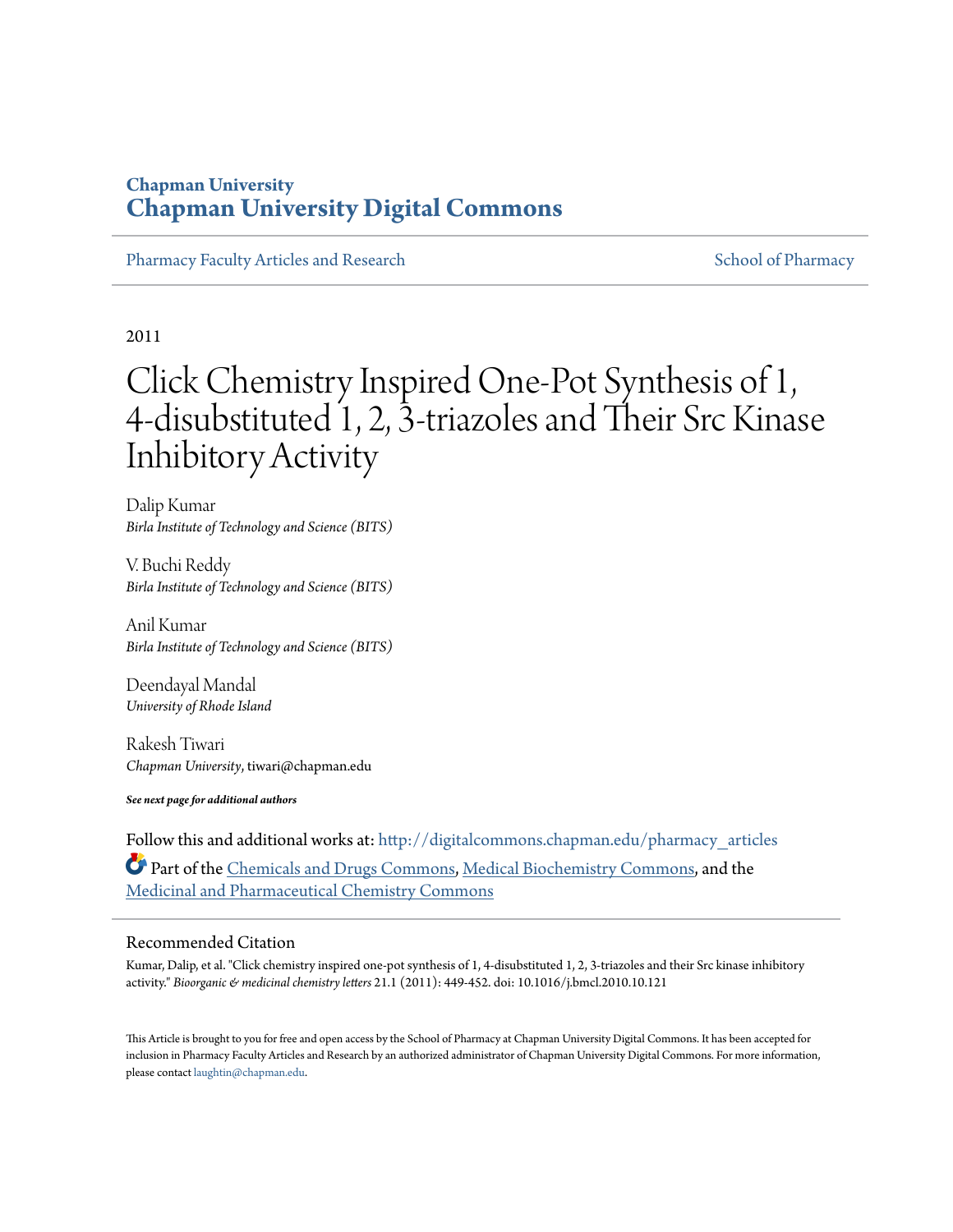## Click Chemistry Inspired One-Pot Synthesis of 1, 4-disubstituted 1, 2, 3-triazoles and Their Src Kinase Inhibitory Activity

## **Comments**

NOTICE: this is the author's version of a work that was accepted for publication in *Bioorganic & Medicinal Chemistry Letters*. Changes resulting from the publishing process, such as peer review, editing, corrections, structural formatting, and other quality control mechanisms may not be reflected in this document. Changes may have been made to this work since it was submitted for publication. A definitive version was subsequently published in *Bioorganic & Medicinal Chemistry Letters*, volume 21, issue 1, in 2011. [DOI: 10.1016/](http://dx.doi.org/10.1016/j.bmcl.2010.10.121) [j.bmcl.2010.10.121](http://dx.doi.org/10.1016/j.bmcl.2010.10.121)

The Creative Commons license below applies only to this version of the article.

## **Creative Commons License** <u>@O®©</u>

This work is licensed under a [Creative Commons Attribution-Noncommercial-No Derivative Works 4.0](http://creativecommons.org/licenses/by-nc-nd/4.0/) [License.](http://creativecommons.org/licenses/by-nc-nd/4.0/)

## **Copyright**

Elsevier

## **Authors**

Dalip Kumar, V. Buchi Reddy, Anil Kumar, Deendayal Mandal, Rakesh Tiwari, and Keykavous Parang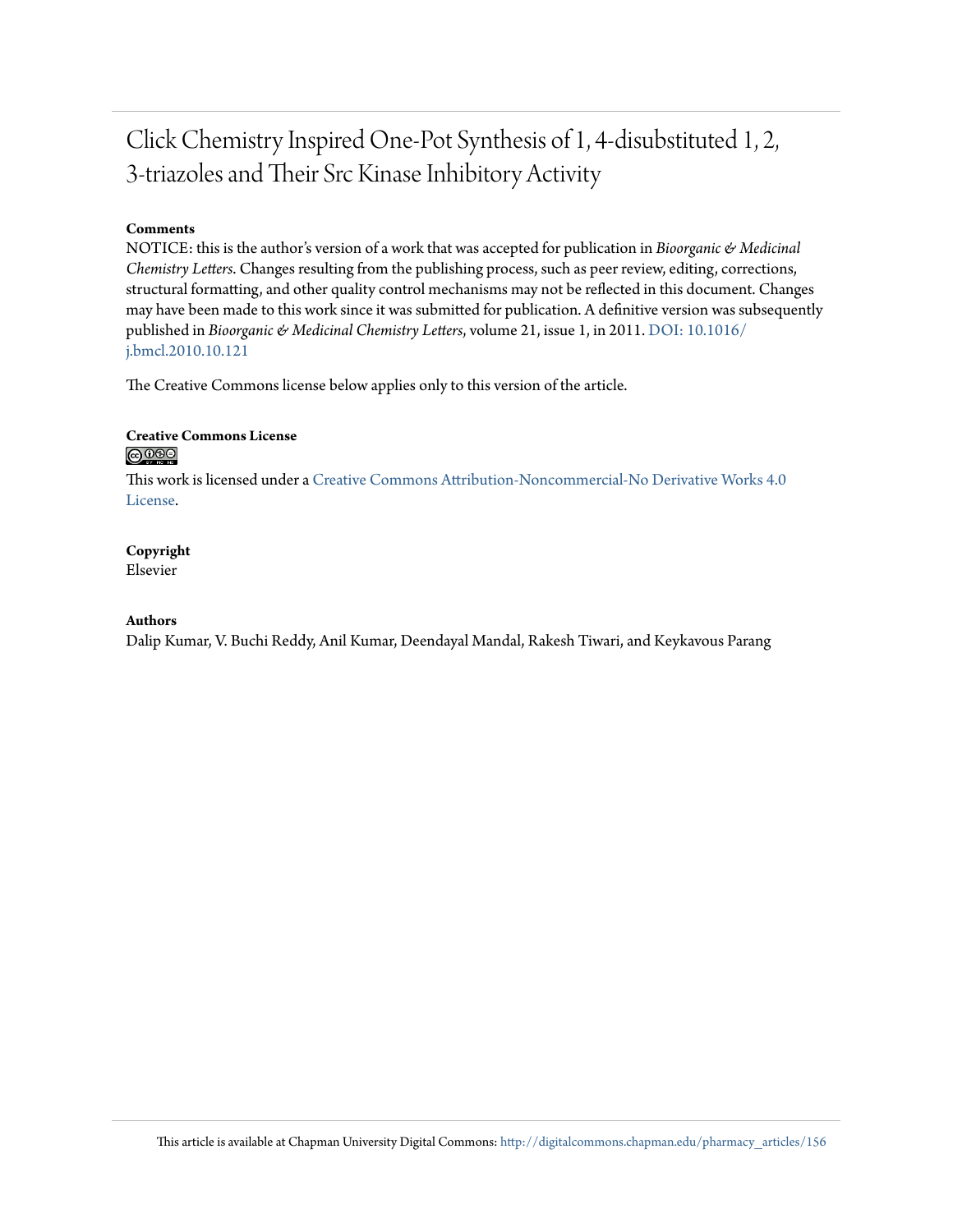## **Click chemistry inspired one-pot synthesis of 1,4-disubstituted 1,2,3-triazoles and their Src kinase inhibitory activity**

Dalip Kumar,<sup>a,</sup>\* V. Buchi Reddy,<sup>a</sup> Anil Kumar,<sup>a</sup> Deendayal Mandal,<sup>b</sup> Rakesh Tiwari,<sup>b</sup> and Keykavous Parang $b,*$ 

*<sup>a</sup>Chemistry Group, Birla Institute of Technology and Science, Pilani-333031, Rajasthan, India <sup>b</sup>Department of Biomedical and Pharmaceutical Sciences, College of Pharmacy, University of Rhode Island, Kingston, RI, 02881, USA* 

This is where the receipt/accepted dates will go; Received Month XX, 2000; Accepted Month XX, 2000 [BMCL RECEIPT]

**Abstract**—Two classes of 1,4-disubstituted 1,2,3-triazoles were synthesized using one-pot reaction of α-tosyloxy ketones/α-halo ketones, sodium azide, and terminal alkynes in the presence of aq. PEG  $(1:1, v/v)$  using the click chemistry approach and evaluated for Src kinase inhibitory activity. Structure-activity relationship analysis demonstrated that insertion of  $C_6H_5$ - and 4-CH<sub>3</sub>C<sub>6</sub>H<sub>4</sub>- at position 4 for both classes and less bulkier aromatic group at position 1 in class 1 contribute critically to the modest Src inhibition activity (IC<sub>50</sub> = 32-43 µM) of 1,4-disubstituted 1,2,3-triazoles.

Protein tyrosine kinases (PTKs) catalyze the phosphorylation of phenolic group of tyrosine residue in many substrate proteins by the transfer of  $\gamma$ -phosphate moiety of ATP. PTKs play a crucial role in the signal transduction pathways. The non-receptor tyrosine kinases of the Src family, Src, Yes, Lck, Fyn, Lyn, Fgr, Hck, Blk, and Yrk, share a great deal of structural homology and are present in the cytoplasm.<sup>1</sup> Src tyrosine kinase plays a prominent role in regulating cell growth and differentiation. Src has been implicated in development of variety of cancers. Src mutations and/or overexpression has been correlated with tumor growth, metastasis, and angiogenesis.<sup>2</sup>

Various structural motifs have been reported to target  $\text{Src }$  kinase<sup>3</sup> such as quinolinecarbonitriles,  $\text{ATP}$  $phosphopeptide$  conjugates, $5$ pyrazolopyrimidines,<sup>6</sup> purines, $\frac{7}{7}$  $imidazo[1,5-a]pyrazines$ , benzotriazines,<sup>9</sup> pyrimidoquinolines, $^{10}$  pyridopyrimidinones $^{11}$ , and quinazolines.<sup>12</sup> Imatinib, a well known marketed PTK inhibitor, is used to treat a number of malignancies like

chronic myelogenous leukemia (CML) and gastrointestinal stromal tumors (GISTs). Dasatinib is another marketed kinase inhibitor that inhibits Src family tyrosine kinases and BCR/ABL and is approved to use after Imatinib treatment. A 3 quinolinecarbonitrile-based Src kinase inhibitor, Bosutinib, is undergoing rigorous trials for cancer treatment. $1$ 

X-ray studies of phenylpyrazolopyrimidine inhibitors in Hck kinase-PP1 and Lck kinase-PP2 $^{14}$  complexes have revealed a deep hydrophobic binding pocket near the ATP binding site of Src family kinases for the aryl moiety of the pyrazolopyrimidine template. We have previously shown that the hydrophobic interaction of the phenyl group with hydrophobic pocket is essential for the binding of 3-phenylpyrazolopyrimidines (Figure 1) to the ATP binding site.<sup>15</sup> The pyrazolopyrimidine core resembles the purine core of ATP itself and bind in the nucleotide binding site in the position normally occupied by the adenine base. Any substituent attached

 \* Corresponding authors. Tel.: +91-1596-245073-279; Fax: +91-1596-244183; e-mail: dalipk@bits-pilani.ac.in (D.K.); kparang@uri.edu (K.P.)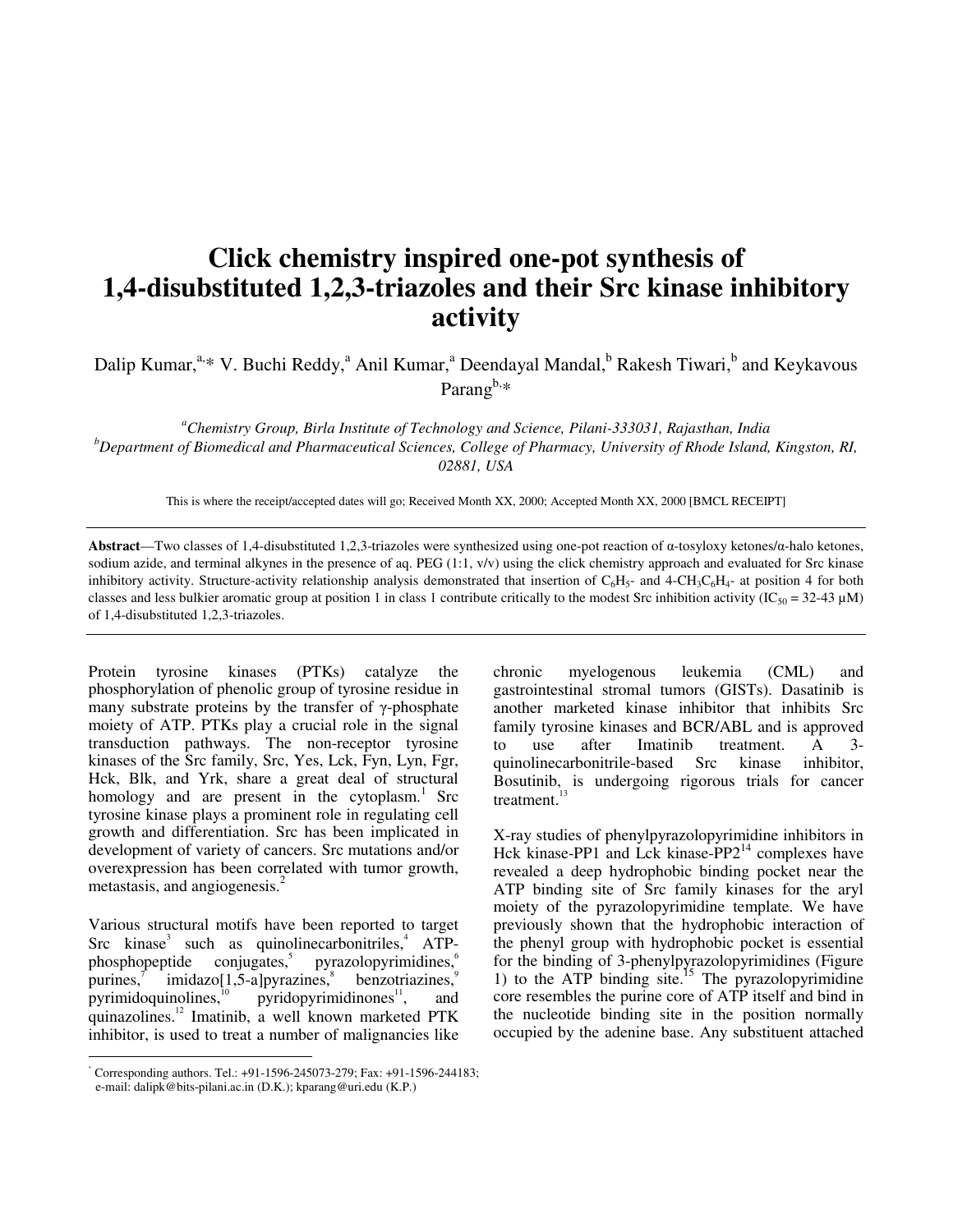to  $N<sup>1</sup>$  of pyrazole occupies a mostly hydrophobic cavity in PP1. Most of this hydrophobic cavity remains unfilled. This cavity, in part, formed from side chains of helix  $\alpha$ C and helix  $\alpha$ D.



**Figure 1.** Chemical structures of 3-phenylpyrazolopyrimidines and 1,4 disubstituted 1,2,3-triazoles.

Herein, we describe synthesis and evaluation of 1,4 disubstituted 1,2,3-triazoles (Figure 1) as a novel template for Src kinase inhibition. The 1,2,3-triazoles are important heterocycles that are reported to possess several biological properties including anti-HIV,<sup>16</sup> antiallergic,<sup>17</sup> antifungal,<sup>18</sup> and antimicrobial,<sup>19</sup> antimicrobial, $19$ activities. The 1,2,3-triazole based compounds have been previously reported to inhibit p38 MAP kinase and PfPK7 protein kinase.<sup>20</sup>

We hypothesized that substitution at  $N_1$  and position 4 of 1,2,3-triazoles with hydrophobic residues may occupy and interact with the hydrophobic binding pocket of Src ATP binding site similar to that of 3 phenylpyrazolo-pyrimidines. The hydrophobic interactions of the hydrophobic groups with several amino acids in the hydrophobic pockets may contribute to the enhancement of potency. Furthermore, the attachment of hydrophobic group to 1,2,3-triazoles may generate novel geometric features that might contribute to binding of such compounds to Src kinase.

Preparation of 1,2,3-triazoles (**3a-z** and **4a-m**) has been widely explored using click chemistry approach due to its complete specificity, efficiency, simple reaction workup procedure, and quantitative reaction yield of the products. $21$  Furthermore, multicomponent reactions have been contributing considerably for the drug discovery by putting forth multiple arrays of compounds with diverse substitution patterns expeditiously.<sup>22</sup> The synthetic strategy of these reactions can yield complex molecules with several new bonds and points of diversity in one pot thus alleviating the labor involved over a series of reaction workups.<sup>23</sup>

The facile and eco-friendly synthesis of these derivatives involves a one-pot reaction of α-tosyloxy ketones/α-halo ketones, sodium azide, and terminal alkynes in the presence of aq PEG 400  $(1:1, v/v)$  at room temperature under 'Click' conditions<sup>24</sup> (Scheme

1). The convenient preparation of 1,2,3-triazoles involves initial nucleophilic substitution reaction of αtosyloxy ketones/α-halo ketones with sodium azide to generate *in situ* α-azido ketones which is followed by Cu (I) catalyzed regioselective cycloaddition reaction with alkynes. The protocol is broadly applicable for the preparation of 1,2,3-triazoles as demonstrated by the use of various α-tosyloxy ketones/α-halo ketones (aliphatic, aromatic and cyclic) and alkynes (alkyl and aryl). Both the α-tosyloxy ketones and α-halo ketones reacted with almost the same efficiency. It was observed that the  $\alpha$ tosyloxy ketones required marginally shorter reaction time when compared to α-halo ketones. Moreover,  $α$ tosyloxy ketones are ideal substitutes for the lachrymatory α-halo ketones. The mild reaction conditions and simple workup allowed us to rapidly prepare various substituted 1,2,3-triazoles in good yields (60-90%). After completion of the reaction, the contents were simply diluted with water, filtered, and dried to obtain 1,2,3-triazole which was finally recrystallized from ethyl acetate/hexane. The IR spectra of all the compounds exhibited a strong band at about 1685 cm<sup>-1</sup>. In <sup>1</sup>H NMR a characteristic singlet was observed for triazolyl C<sub>5</sub>–H at about  $\delta$  7.90 ppm. All the synthesized compounds were characterized by  $IR$ ,  $H$ NMR, and mass spectroscopy.



**Scheme 1.** Synthesis of 1,4-disubstituted 1,2,3-triazoles.

Two classes of compounds with  $R_1$ -CO(CH)substitution at position 1 were synthesized using this procedure. The first class of compounds (**3a-z**) (Table 1) includes 1,2,3-triazoles where  $R_1$  is a hydrophobic residue, such as phenyl, substituted phenyl, coumarinyl, 2-thienyl, or other nonaromatic substituents (i.e.,  $CH<sub>3</sub>$ , OCH3, N(C2H5)). In class 2 compounds (**4a-m**) (Table 2),  $R_1$  is a cyclopentanone-2-yl, cyclohexanone-2-yl, or cycloheptanone-2-yl. The substitution at position  $4(R_2)$ is phenyl, substituted phenyl, short alkyl, or a heteroaromatic (i.e., 2-pyridyl, 3-thienyl). The diversity of hydrophobic substitutions at  $R_1$  and  $R_2$  positions allowed the structure-activity relationship analysis of 1,4-disubstituted 1,2,3-triazoles.

An array of 39 diversely substituted 1,2,3-triazoles (20 novel compounds) was evaluated against Src kinase. The results of Src kinase inhibitory activity of compounds in classes 1 and 2 are shown in Tables 1 and 2, respectively.

In general, the compounds in class 1 with  $R_1$  as nonaromatic alkyl groups (Me, *N*-ethyl, OMe, **3w-z**)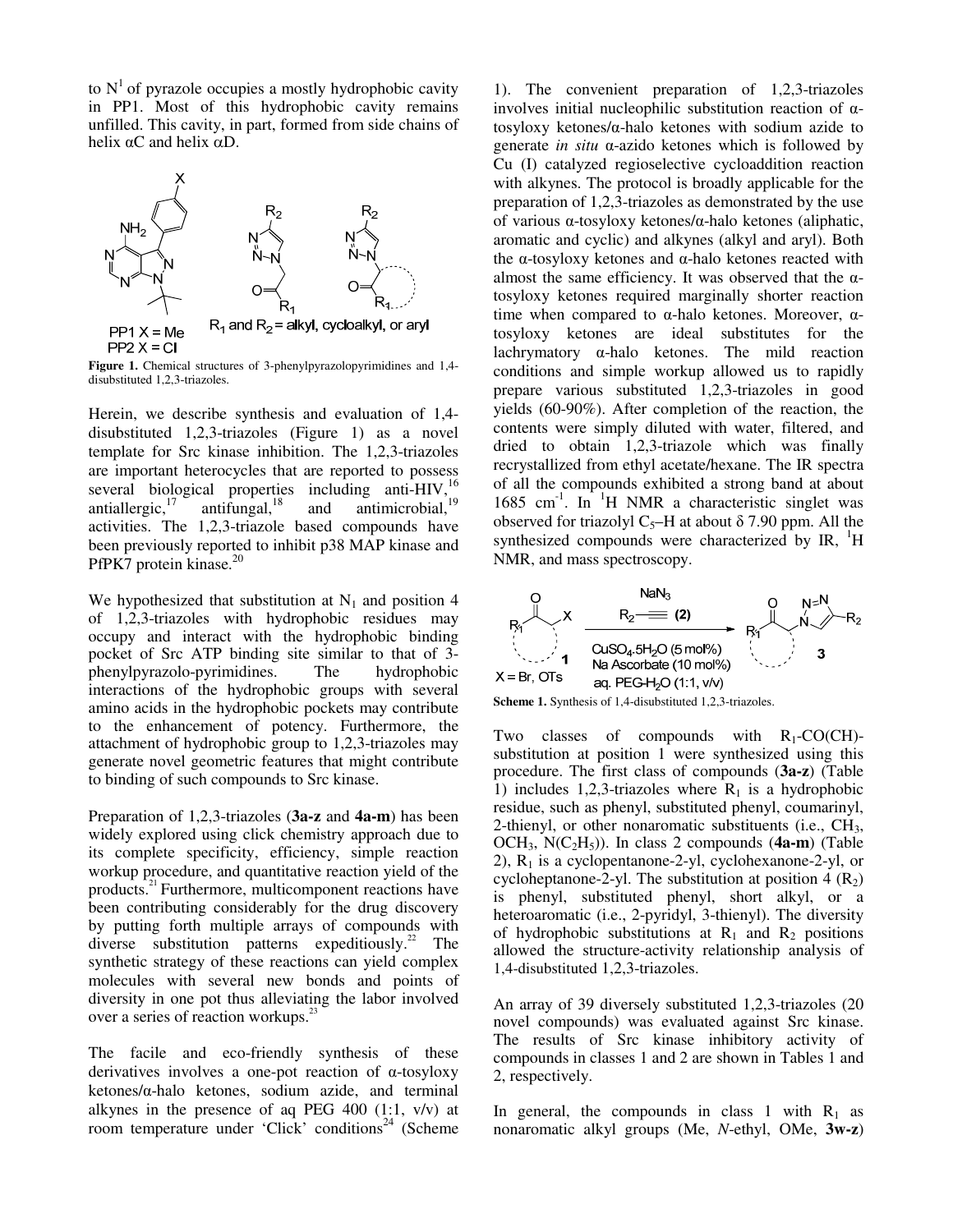exhibited weak Src kinase inhibition with  $IC_{50}$  values more than  $100 \mu M$  or minimal inhibitory activity at highest concentration tested (375 µM). Furthermore, compounds with large aromatic groups such as styryl (**3e**), 3-coumarinyl (e.g., **3t**, **3u**) or aromatic groups with a bulky substitution  $(4\text{-}ClC_6H_4, 4\text{-}BrC_6H_4)$  in  $3k-q$ showed weak Src inhibitory potency. Attempts to improve the activity by introducing an aliphatic substituent at  $R_2$  (3r, 3s) also resulted in poor inhibition, suggesting that the size of aromatic moiety at  $R_1$ position is critical, and a bulky moiety at this position must be avoided. In contrast, the introduction of less bulkier unsubstituted phenyl and thienyl groups at position 1 in compounds **3b** ( $IC_{50} = 41.6 \mu M$ ) and **3v**  $(IC_{50} = 32.5 \mu M)$  in class 1 significantly improved the Src inhibitory activities.

The presence of an electron-donating methyl group in  $R_1$  and  $R_2$  phenyl ring in **3g** (IC<sub>50</sub> = 49.8 µM) did not result in improved inhibition when compared with **3b**. The introduction of phenyl  $(3a)$ , 4-F-3-CH<sub>3</sub>C<sub>6</sub>H<sub>3</sub> (3c), 2pyridyl (3d), and *n*-butyl (3f) as  $R_2$  group drastically decreased the Src inhibitory activity versus **3b**. Introduction of electronegative fluorine also did not improve the activity (**3h**, **3m**, and **3q**). These data indicate that the nature of  $R_2$  group contributes significantly to the overall activity.

**Table 1**. The Src kinase inhibitory activities of 1,2,3-triazoles **3a-z** (class 1).

 $N=N$ 

 $\circ$ 

| Ń.<br>$\mathsf{R}_2$<br>Rí |                                                     |                                                     |                       |  |  |
|----------------------------|-----------------------------------------------------|-----------------------------------------------------|-----------------------|--|--|
| Compds                     | R,                                                  | R.                                                  | $IC_{50} (\mu M)^{a}$ |  |  |
| 3a                         | $\overline{C_{6}H_{5}}$                             | $\overline{C_{6}H_{5}}$                             | >100.0                |  |  |
| 3 <sub>b</sub>             | $C_{\kappa}H_{\kappa}$                              | $4$ -CH <sub>2</sub> C <sub>6</sub> H <sub>4</sub>  | 41.6                  |  |  |
| 3c                         | $C_6H_5$                                            | $4-F-3-CH_3C_6H_3$                                  | 81.0                  |  |  |
| 3d                         | $C_{\epsilon}H_{\epsilon}$                          | 2-pyridyl                                           | $NA^b$                |  |  |
| 3e                         | Styryl                                              | $C_{6}H_{5}$                                        | >100.0                |  |  |
| 3f                         | $C_{6}H_{5}$                                        | n-butyl                                             | <b>NA</b>             |  |  |
| 3g                         | $4$ -CH <sub>2</sub> C <sub>6</sub> H <sub>4</sub>  | $4$ -CH <sub>3</sub> C <sub>6</sub> H <sub>4</sub>  | 49.8                  |  |  |
| 3h                         | $4$ -CH <sub>3</sub> C <sub>6</sub> H <sub>4</sub>  | $4-F-3-CH_3C_6H_3$                                  | 82.3                  |  |  |
| 3i                         | $4-OCHsCHa$                                         | $C_{\kappa}H_{\kappa}$                              | >100.0                |  |  |
| 3j                         | $4$ -OCH <sub>3</sub> C <sub>6</sub> H <sub>4</sub> | $3$ -CH <sub>3</sub> C <sub>6</sub> H <sub>4</sub>  | 72.8                  |  |  |
| 3k                         | $4-CIC6H4$                                          | $C_{\epsilon}H_{\epsilon}$                          | 139.0                 |  |  |
| 3 <sub>l</sub>             | $4-CIC6H4$                                          | $4$ -CH <sub>2</sub> C <sub>6</sub> H <sub>4</sub>  | 108.7                 |  |  |
| 3m                         | $4-CIC6H4$                                          | $4$ -FC <sub>6</sub> H <sub>4</sub>                 | NA                    |  |  |
| 3n                         | $4$ -ClC <sub>6</sub> H <sub>4</sub>                | $4$ -OCH <sub>3</sub> C <sub>6</sub> H <sub>4</sub> | NA                    |  |  |
| 3 <sub>0</sub>             | $4-CICsHs$                                          | 3-thienyl                                           | >150.0                |  |  |
| 3p                         | $4-BrC6H4$                                          | $4$ -CH <sub>3</sub> C <sub>6</sub> H <sub>4</sub>  | NA                    |  |  |
| 3q                         | $4-BrCsHs$                                          | $4$ - $FCsHs$                                       | <b>NA</b>             |  |  |
| 3r                         | $4-BrC6H4$                                          | n-butyl                                             | <b>NA</b>             |  |  |
| 3s                         | $4-BrCcHc$                                          | 1-Cl-butan-4-yl                                     | >100.0                |  |  |
| 3 <sub>t</sub>             | coumarin-3-yl                                       | $C_6H_5$                                            | 89.5                  |  |  |
| 3 <sub>u</sub>             | coumarin-3-yl                                       | $4-CH, C, H$                                        | >150.0                |  |  |
| 3v                         | 2-thienyl                                           | $C_{\epsilon}H_{\epsilon}$                          | 32.5                  |  |  |
| 3w                         | CH <sub>2</sub>                                     | $C_{\kappa}H_{\kappa}$                              | >150.0                |  |  |
| 3x                         | CH <sub>3</sub>                                     | $4$ -CH <sub>3</sub> C <sub>6</sub> H <sub>4</sub>  | >150.0                |  |  |
| 3y                         | OCH <sub>3</sub>                                    | $C_{6}H_{5}$                                        | >100                  |  |  |
| 3z                         | $N(C_2H_5)$                                         | $C_{\kappa}H_{\kappa}$                              | >150.0                |  |  |
| Staurosporine              |                                                     |                                                     | 0.3                   |  |  |
| PP <sub>2</sub>            |                                                     |                                                     | 2.8                   |  |  |

a The concentration of the compound that inhibited enzyme activity by 50%; <sup>b</sup> less than 10% enzyme inhibitory activity was observed up to the concentration of 75 µM.

In order to explore the effect of nonaromatic cyclic functional groups at  $R_1$  position in Src inhibitory activity, a series of analogs **4a-m** having different cyclic ketones and bearing nonaromatic groups at  $R_1$  position were prepared and evaluated (Table 2). Compounds **4g** and  $4h$  with N<sub>1</sub> 2-cyclohexanone and C4 phenyl/tolyl groups exhibited modest Src kinase inhibition with  $IC_{50}$ values of 43.2 and 33.9 µM, respectively. Introduction of 4-fluorophenyl, 4-methoxyphenyl and 3-thienyl substituents at C4 position of 1,2,3-triazole also led to the compounds (**4c**, **4d**, **4e**, **4i**, **4j**, and **4k**) with poor activity. Other compounds in class 2 showed diminished activity versus **4g** and **4h**, confirming the importance of  $R_2$  groups in overall activity. Compound **4h** (IC<sub>50</sub> = 33.9) µM), a modest Src kinase inhibitor, was selected for inhibitory selectivity assays against Lck, a member of Src family kinase, EGFR, a receptor tyrosine kinase, and Csk, a tyrosine kinase that phosphorylates Src.  $IC_{50}$ values in all cases were  $>100 \mu M$  (See, Figure S1, Supplementary Data). These data suggested that compound **4h** was selective against Src when compared with the selected kinases.

**Table 2**. The Src kinase inhibitory activity of compounds **4a-m** (class 2).

|       | N≍N | $R_{2}$ |
|-------|-----|---------|
| $R_1$ |     |         |
|       |     |         |

|                | ممتدح                 |                                                     |                      |
|----------------|-----------------------|-----------------------------------------------------|----------------------|
| Compds         | R.                    | R,                                                  | $IC_{50}(\mu M)^{a}$ |
| 4a             | cyclopentan-1-on-2-yl | $C_{\epsilon}H_{\epsilon}$                          | 105.5                |
| 4 <sub>b</sub> | cyclopentan-1-on-2-yl | $4-CH2CH4$                                          | 62.1                 |
| 4c             | cyclopentan-1-on-2-yl | 3-thienyl                                           | $NA^b$               |
| 4d             | cyclopentan-1-on-2-yl | $4-OCHsCHs$                                         | NA                   |
| 4e             | cyclopentan-1-on-2-yl | $4$ - $FCsHs$                                       | NA                   |
| 4f             | cyclopentan-1-on-3-yl | C <sub>c</sub> H <sub>c</sub>                       | NA                   |
| 4g             | cyclohexan-1-on-2-yl  | $C_{\epsilon}H_{\epsilon}$                          | 43.2                 |
| 4h             | cyclohexan-1-on-2-yl  | $4$ -CH <sub>3</sub> C <sub>6</sub> H <sub>4</sub>  | 33.9                 |
| 4i             | cyclohexan-1-on-2-yl  | 3-thienyl                                           | NA                   |
| 4j             | cyclohexan-1-on-2-yl  | $4$ -FC $_{6}$ H                                    | NA                   |
| 4k             | cyclohexan-1-on-2-yl  | $4$ -OCH <sub>3</sub> C <sub>6</sub> H <sub>4</sub> | NA                   |
| 41             | cyclohexan-1-on-3-yl  | C <sub>e</sub> H <sub>e</sub>                       | NA                   |
| 4m             | cycloheptan-1-on-2-yl | $4$ -CH <sub>3</sub> C <sub>6</sub> H <sub>4</sub>  | 66.1                 |

a The concentration of the compound that inhibited enzyme activity by 50%; <sup>b</sup> less than 10% enzyme inhibitory activity was observed up to the concentration of 75 µM.

Molecular modeling was utilized to examine how the structures would fit within the ATP binding site of the enzyme (Figure 2). The modeling studies indicated that tolyl groups in **3b** and **4h** occupy the hydrophobic binding pocket similar to tolyl group of PP1 with slightly different orientations (Figure 2). The substitution at N1 position of triazole occupied mostly the hydrophobic cavity of Src ATP binding site similar to that of *t*-butyl group of PP1. The compounds demonstrated only modest inhibitory potency possibly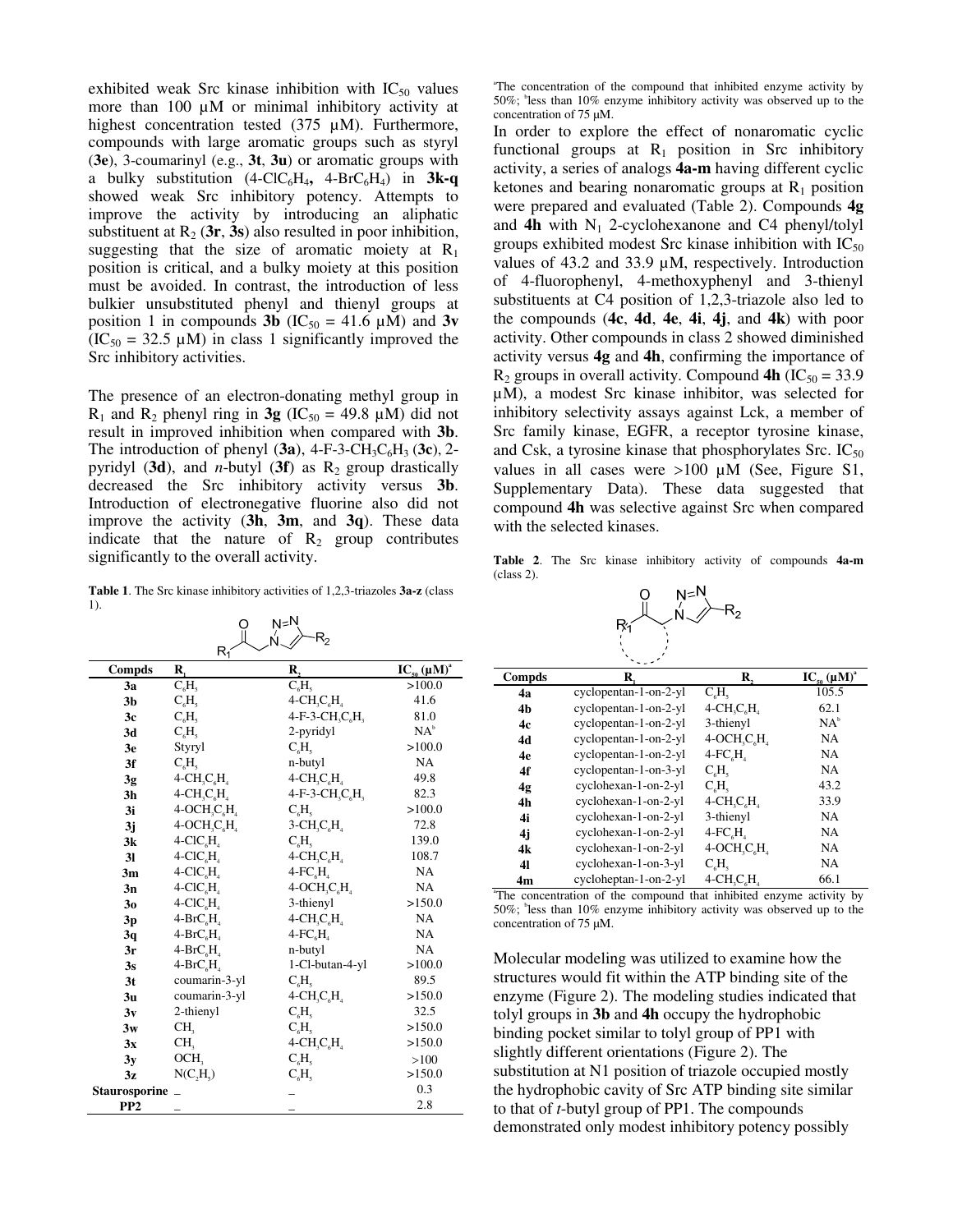because of mostly hydrophobic interactions. The 4 amino group of PP1 and PP2 is hydrogen bonded to the side chain of Thr338 as well as the carbonyl of Glu339 that contributes significantly to their potency as Src kinase inhibitors.



**Figure 2.** Comparison of structural complexes of Src kinase with different 1,2,3-triazoles (**3b**, red; **4h**, green) and PP1 (blue) based on molecular modeling. The compounds are rendered in stick styles. They are the lowest energy conformers predicted for the compounds.

In summary, compounds **3b**, **3g**, **3v**, **4g**, and **4h** exhibited modest Src kinase inhibitory activity among the synthesized 1,2,3-triazoles with  $IC_{50}$  values in the range of 32-43 µM. Comparison of moderately active compounds indicate that the insertion of  $C_6H_5$ - and 4- $CH_3C_6H_4$ - at  $R_2$  position in both groups with appropriate less bulkier group at  $R_1$  position in class 1 is well tolerated for the modest Src inhibition activity of 1,2,3 triazoles. The structure-activity relationship data provide insights for further optimization of this scaffold and/or use in fragment-based discovery of Src kinase inhibitors.

### **Acknowledgements**

We thank University Grants Commission (SAP, DRS), Birla Institute of Technology & Science, Pilani, India, National Science Foundation, Grant Number CHE 0748555, and the American Cancer Society Grant # RSG-07-290-01-CDD for the financial support.

#### **Supplementary data**

Supplementary data including experimental procedures and characterization of compounds can be found in the online version of this article.

#### **References and notes**

- 1. (a) Bjorge, J. D.; Jakymiw, A.; Fujita, D. J. *Oncogene* **2000**, *19*, 5620. (b) Irby, R. B.; Yeatman, T. J. *Oncogene* **2000**, *19*, 5636.
- 2. (a) Martin, G. S. *Nature Rev. Mol. Cell Biol*. **2001**, *2*, 467. (b) Counterneidge, S. A. *Biochem. Soc. Trans.* **2002**, *30*, 11. (c) Schlessinger, J. *Cell* **2000**, *100*, 293.
- 3. (a) Ye, G., Tiwari, R., Parang K*. Curr. Opin. Investig. Drugs* **2008**, *9*, 605 (b) Parang, K., Sun, G. *Expert Opin. Ther. Patents* **2005**, *15*, 1183. (c) Sawyer, T. K.; *Top Med Chem* **2007**, *1*, 383.
- 4. (a) Boschelli, D. H.; Sosa, A. C. B.; Golasb, J. M.; Boschelli, F. *Bioorg. Med. Chem. Lett.* **2007**, *17*, 1358. (b) Boschelli, D. H.; Wu, B.; Ye, F.; Durutlic, H.; Golas, J. M.; Lucas, J.; Boschelli, F. *Bioorg. Med. Chem.* **2008**, *16*, 405. (c) Sosa, A. C. B.; Boschelli, D. H.; Wu, B.; Wang, Y.; Golas, J. M. *Bioorg. Med. Chem. Lett.* **2005**, *15*, 1743. (d) Wu, B.; Sosa, A. C. B.; Boschelli, D. H.; Boschelli, F.; Honores, E. E.; Golas, J. M.; Powell, D. W.; Wang, Y. D. *Bioorg. Med. Chem. Lett.* **2006**, *16*, 3993.
- 5. Nam, N. H.; Lee, S.; Ye, G.; Sun, G.; Parang, K. *Bioorg. Med. Chem.* **2004**, 12, 5753.
- 6. Wang, Y.; Metcalf, C. A. M.; Shakespeare, W.; Sundaramoorthi, R.; Keenan, T. P.; Bohacek, R. S.; Schravendijk, M. R.; Violette, S. M.; Narula, S. S.; Dalgarno, D. C.; Haraldson, C.; Keats, J.; Liou, S.; Mani, U.; Pradeepan, S.; Ram, M.; Adams, S.; Weigele, M.; Sawyer, T. K. *Bioorg. Med. Chem. Lett.* **2003**, *13*, 3067.
- 7. Wang, Y.; Metcalf, C. A.; Shakespeare, W. C.; Sundaramoorthi, R.; Keenan, T. P.; Bohacek, R. S.; Schravendijk, M. R.; Violette, S. M.; Narula, S. S.; Dalgarno, D. C.; Haraldson, C.; Keats, J.; Liou, S.; Mani, U.; Pradeepan, S.; Ram, M.; Adams, S.; Weigele, M.; Sawyer, T. K. *Bioorg. Med. Chem. Lett.* **2003**, *13*, 3067.
- 8. Mukaiyama, H.; Nishimura, T.; Kobayashi, S.; Ozawa, T.; Kamada, N.; Komatsu, Y.; Kikuchi, S.; Oonota, H.; Kusama, H. *Bioorg. Med. Chem. Lett.* **2007**, *15*, 86.
- 9. Noronha, G.; Barrett, K.; Boccia, A.; Brodhag, T.; Cao, J.; Chow, C. P.; Dneprovskaia, E.; Doukas, J.; Fine, R.; Gong, X.; Gritzen, C.; Gu, H.; Hanna, E.; Hood, J. D.; Hu, S.; Kang, X.; Key, J.; Klebansky, B.; Kousba, A.; Li, G.; Lohse, D.; Mak, C. C.; McPherson, A.; Palanki, M. S. S.; Pathak, V. P.; Renick, J.; Shi, F.; Soll, R.; Splittgerber, U.; Stoughton, S.; Tang, S.; Yee, S.; Zeng, B.; Zhaoa, N.; Zhu, H. *Bioorg. Med. Chem. Lett.* **2007**, 17, 602.
- 10.Boschelli, D. H.; Powell, D.; Golas, J. M.; Boschelli, F. *Bioorg. Med. Chem. Lett.* **2003**, *13*, 2977.
- 11.Vu, C. B.; Luke, G. P.; Kawahata, N.; Shakespeare, W. C.; Wang, Y.; Sundaramoorthi, R.; Metcalf, C. A.; Keenan, T. P.; Pradeepan, S.; Corpuz, E.; Merry, T.; Bohacek, R. S.; Dalgarno, D. C.; Narula, S. S.; Schravendijk, M. R.; Ram, M. K.; Adams, S.; Liou, S.; Keats, J. A.; Violette, S. M.; Guan, W.; Weigele, M.; Sawyer, T. K. *Bioorg. Med. Chem. Lett.* **2003**, *13*, 3071.
- 12.Barlaam, B.; Fennell, M.; Germain, H.; Green, T.; Hennequin, L.; Morgentin, R.; Olivier, A.; Ple´, P.; Vautiera, M.; Costello, G. *Bioorg. Med. Chem. Lett.* **2005**, *15*, 5446.
- 13.Vultur, A.; Buettner, R.; Kowolik, C.; Liang, W.; Smith, D.; Boschelli, F.; Jove1, R. *Mol. Cancer Ther.*  **2008**, *7*, 1185.